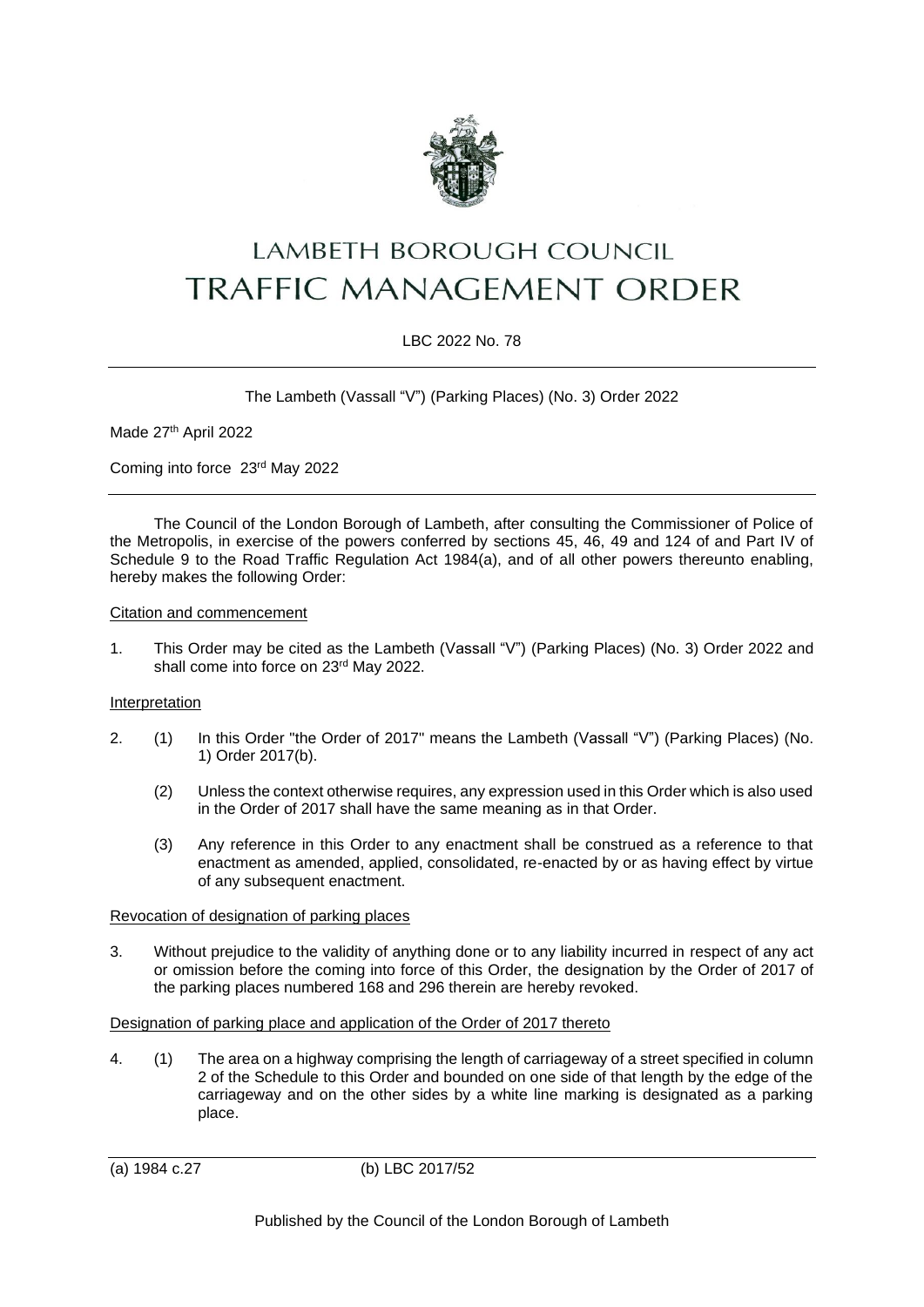- (2) The reference in this Article to a white line marking shall be construed as a reference to the white line marking (either broken or continuous) provided for in Schedule 7 to the Traffic Signs Regulations and General Directions 2016(a) or, if applicable, authorised by the Secretary of State by virtue of section 64 of the Road Traffic Regulation Act 1984.
- (3) The provisions of the Order of 2017 (other than Articles 3 and 15) shall apply to the area designated as a parking place by this Order as if in those provisions any reference to a parking place included a reference to the area designated as a parking place by this Order and as if any reference to Schedule 1 to the Order of 2017 included a reference to Schedule 1 to this Order and as if any reference to Schedule 2 to the Order of 2017 included a reference to Schedule 2 to this Order.

# Placing of traffic signs, etc.

- 5. The Council shall:
	- (a) place and maintain traffic signs indicating the limits of the parking places referred to in the Schedules to this Order;
	- (b) place and maintain in or in the vicinity of the parking places referred to in the Schedules to this Order traffic signs indicating that such parking places may be used during the permitted hours for the leaving only of the vehicles specified in Article 4(2) of the Order of 2017;
	- (c) carry out such other work as is reasonably required for the purposes of the satisfactory operation of the parking places referred to in the Schedules to this Order.

Dated this twenty-seventh day of April 2022.

Ben Stevens Highway Network Manager

\_\_\_\_\_\_\_\_\_\_\_\_\_\_\_\_\_\_\_\_\_\_\_\_\_\_\_\_\_\_\_\_\_\_\_\_\_\_\_\_\_\_\_\_\_\_\_\_\_\_\_\_\_\_\_\_\_\_\_\_\_\_\_\_\_\_\_\_\_\_\_\_\_\_\_\_\_\_\_\_\_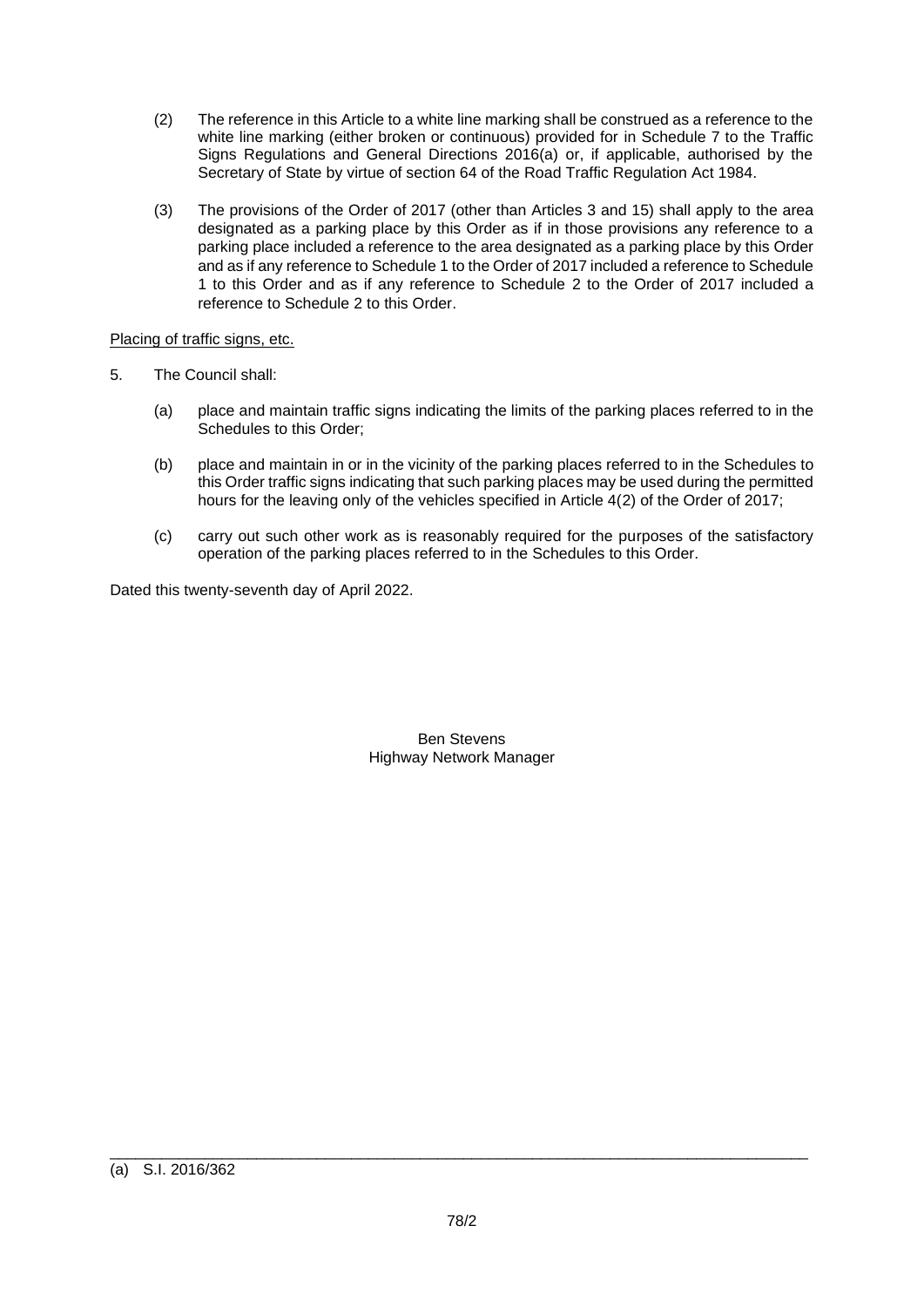## SCHEDULE 1 (see Article 4)

IN RELATION TO A PARKING PLACE REFERRED TO IN THIS SCHEDULE THE EXPRESSION "PERMITTED HOURS" MEANS THE PERIOD BETWEEN 8.30 A.M. AND 6.30 P.M. ON MONDAYS TO FRIDAYS INCLUSIVE, ANY SUCH DAY NOT BEING CHRISTMAS DAY, GOOD FRIDAY OR A BANK HOLIDAY.

PARKING PLACES IN WHICH A VEHICLE MAY BE LEFT DURING THE PERMITTED HOURS PROVIDED IT DISPLAYS EITHER A VALID HARD COPY RESIDENT'S PERMIT, A VALID HARD COPY CAR CLUB PERMIT, A VALID HARD COPY VISITOR'S PERMIT OR A VALID HARD COPY TRADE PERMIT, ISSUED IN RESPECT OF THAT VEHICLE, OR THERE APPEARS ON A HAND-HELD DEVICE AN INDICATION THAT AN ELECTRONIC VERSION OF ONE OF THOSE PERMITS OR A FLEXIBLE CAR CLUB PERMIT HAS BEEN GRANTED IN RESPECT OF THAT VEHICLE AND THE PERMIT IS VALID.

| No. of<br>parking<br>place<br>1 | Designated parking place<br>2                                                                                                                                                                                                                             | Special<br>manner of<br>standing<br>3 |
|---------------------------------|-----------------------------------------------------------------------------------------------------------------------------------------------------------------------------------------------------------------------------------------------------------|---------------------------------------|
| 381.                            | KNATCHBULL ROAD, the west side, from a point 9 metres south of a point<br>opposite the common boundary of Nos. 115 and 117 Knatchbull Road to a<br>point 17 metres north of a point opposite that common boundary.                                        |                                       |
| 382.                            | PAULET ROAD, the north-west side, from a point 1 metre south-west of a<br>point opposite the common boundary of Nos. 93 and 95 Paulet Road to a<br>point 0.4 metres north-east of a point opposite the common boundary of<br>Nos. 99 and 101 Paulet Road. |                                       |
| 383.                            | PAULET ROAD, the north-west side, from a point 3 metres north-east of a<br>point opposite the common boundary of Nos. 99 and 101 Paulet Road to a<br>point opposite the common boundary of Nos. 111 and 113 Paulet Road.                                  |                                       |